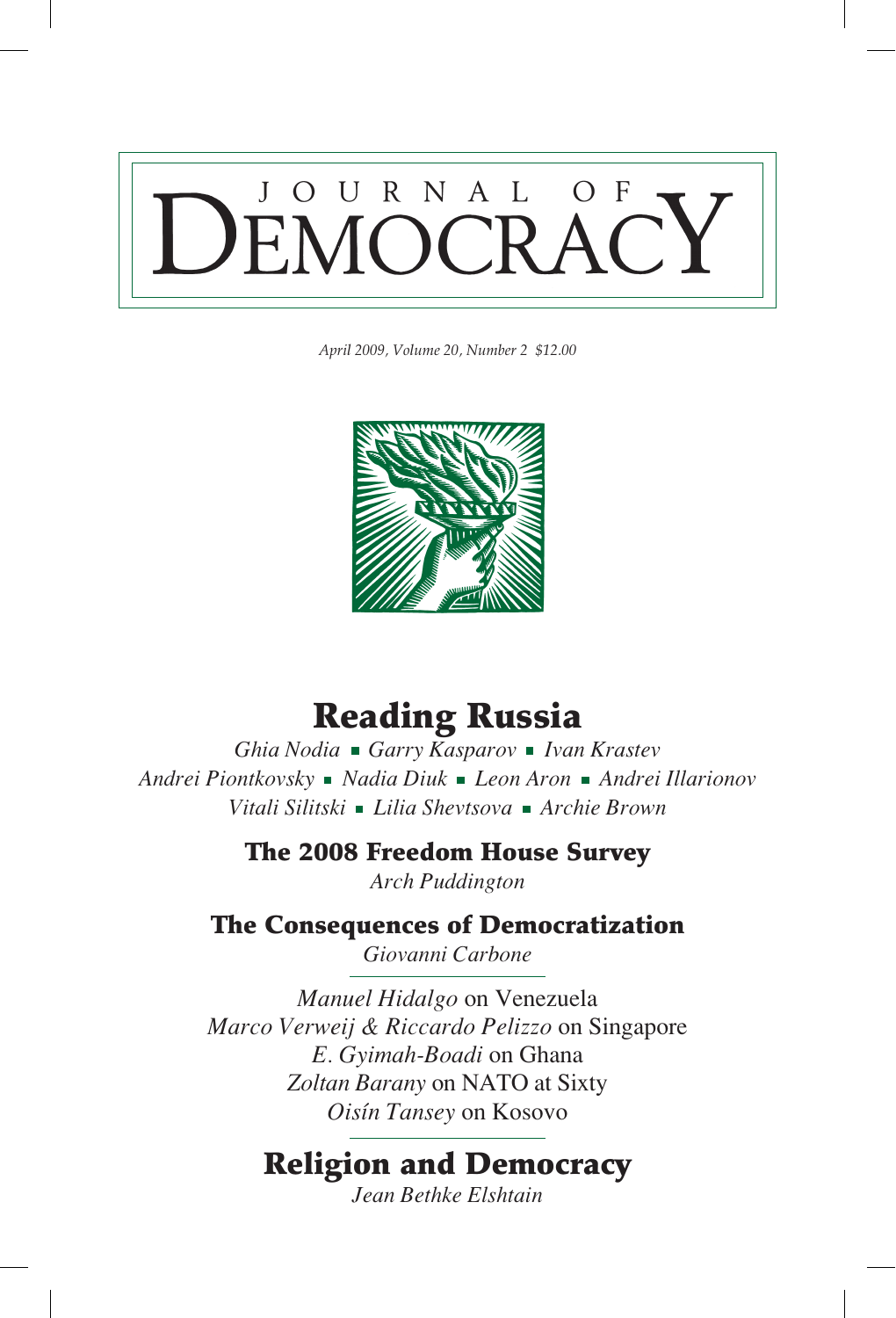## religion and democracy

#### *Jean Bethke Elshtain*

*Jean Bethke Elshtain, the Laura Spelman Rockefeller Professor of Social and Political Ethics at the University of Chicago Divinity School and Thomas and Dorothy Leavey Chair in the Foundations of American Freedom at Georgetown University, delivered the 2008 Seymour Martin Lipset Lecture on Democracy in the World (see box on p. 6). Her most recent book is* Sovereignty: God, State, and Self *(2008).*

When I was a graduate student of political science, the work of Seymour Martin Lipset appeared regularly on the syllabi for my American politics courses. His seminal 1960 book *Political Man* was, even then, acknowledged as a classic in the study of politics. I vividly recall a little flap that occurred in one of my seminars when the day arrived for our discussion of the book. By the late 1960s, feminism was already a force on U.S. campuses, and the volume was called *Political Man,* after all. The "man" part made it suspect in the eyes of some: As usual, went the story, a male political scientist was ignoring or even demeaning women.

A reading of the text, however, made it clear that Professor Lipset's analysis of political behavior was not, for the most part, gender-specific. He certainly was not making invidious comparisons between men and women as citizens. Once we had all calmed down and read the book, we recognized it as the stellar achievement of a consummate political scientist—clearly written, carefully thought out, precise in its use of data, and careful to avoid drawing overly grand conclusions. So, to deliver a lecture to which Professor Lipset's name is attached is a humbling experience, and I am indeed grateful. Although I am a political theorist rather than an empirical political scientist, I am delighted to link hands with Professor Lipset who, in his insightful essay on "Religion and American Values," reported that "democratic and religious values have grown together."1 Professor Lipset was perspicacious where many political scientists have not been.

When I was in graduate school in the 1960s, a distinguished visitor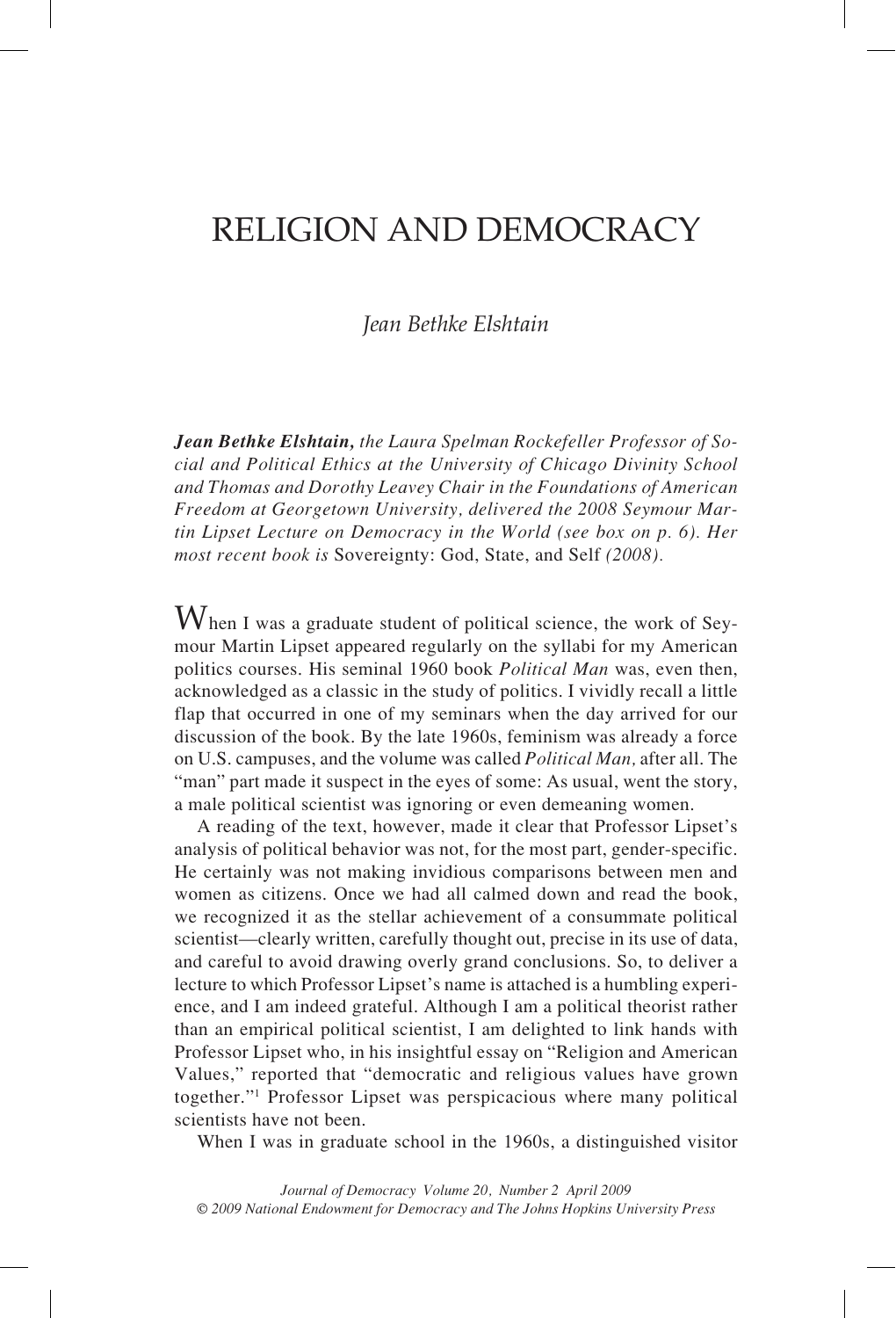### **The Seymour Martin Lipset Lecture on Democracy in the World**

Jean Bethke Elshtain delivered the fifth annual Seymour Martin Lipset Lecture on Democracy in the World on 12 November 2008 at the Canadian Embassy in Washington, D.C., and on November 6 at the Munk Centre for International Studies at the University of Toronto. The Lipset Lecture is cosponsored by the National Endowment for Democracy and the Munk Centre, with financial support this year from the Canadian Donner Foundation, the Canadian Embassy in Washington, the American Federation of Teachers, the Albert Shanker Institute, and other donors.

Seymour Martin Lipset, who passed away at the end of 2006, was one of the most influential social scientists and scholars of democracy of the past half-century. A frequent contributor to the *Journal of Democracy* and a founding member of its Editorial Board, Lipset taught at Columbia, the University of California at Berkeley, Harvard, Stanford, and George Mason University. He was the author of numerous important books including *Political Man, The First New Nation, The Politics of Unreason,* and *American Exceptionalism: A Double-Edged Sword.* He was the only person ever to have served as president of both the American Political Science Association (1979–80) and the American Sociological Association (1992–93).

Lipset's work covered a wide range of topics: the social conditions of democracy, including economic development and political culture; the origins of socialism, fascism, revolution, protest, prejudice, and extremism; class conflict, structure, and mobility; social cleavages, party systems, and voter alignments; and public opinion and public confidence in institutions. Lipset was a pioneer in the study of comparative politics, and no comparison featured as prominently in his work as that between the two great democracies of North America. Thanks to his insightful analysis of Canada in comparison with the United States, most fully elaborated in *Continental Divide,* he has been dubbed the "Tocqueville of Canada."

came to lecture at my campus, the renowned evolutionary biologist Sir Julian Huxley, grandson of scientist Thomas Henry Huxley and brother of author Aldous Huxley. Sir Julian proclaimed, in the self-assured way that prognosticators often affect, that by the year 2000 two pernicious phenomena would have vanished into the "dustbin of history": the first was nationalism, and the second was religion. This can fairly be called a failed prediction. Sir Julian, of course, was not the only one to get it wrong. Many thinkers foresaw a future of cosmopolitanism and secularism in which the hold of nations and faiths upon persons and societies would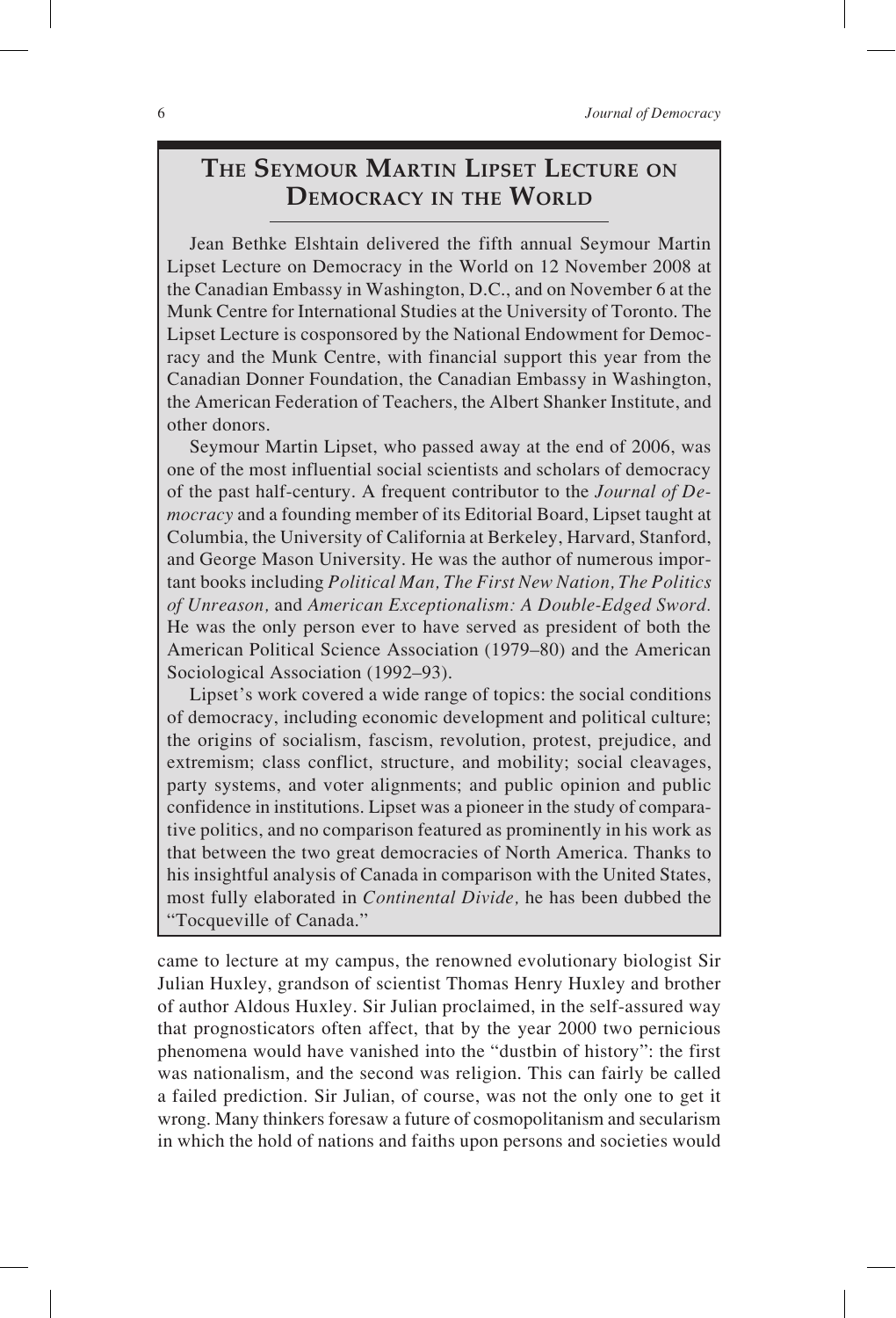steadily weaken. This was known as the "secularization hypothesis," and those who subscribed to it missed much that was and still is important.

The problem lies in part in the dominant terms of analysis within empirical political science. Political theorist Joshua Mitchell, in an illuminating essay, describes the problem this way: "Human motivation and conduct were largely understood in liberal terms, under the guise of 'preference' and 'choice.' . . . Religion seemed then to be an anachronism, soon to be marginalized if not swept away by 'modernization.'"2 The vast majority of political scientists, having reduced religion to a set of private attitudes that had to give way before the onslaught of the powerful forces of modernization—which also meant secularization—lacked interest in the study of religion.

Let us take this a step further. Terms such as "preference" and "choice"—understood as narrowly self-interested—presuppose a human subject of a certain kind, one driven by calculations of marginal utility. In other words, the ordinary person was always "looking out for number one," in one way or another, and his or her preferences were always reducible to utilitarian self-interest. Taking this as truth, political scientists missed all sorts of strong urgencies and relationships and beliefs. At the base of this error lay a flawed anthropology or understanding of human nature. It turns out that the language of the marketplace and its terms of reference, chief among these being "preference," are not conceptually up to the task of dealing with certain phenomena, including religion. As Mitchell writes:

Religious experience is of a different order than having "preferences" . . . Religious experience cannot be understood as a "preference," because the God who stands before man is not among the plurality of scalar objects among which he prefers this over that.<sup>3</sup>

One of my favorite illustrations of Mitchell's point comes from a personal experience. A young political scientist interviewing for a position at the university where I was then teaching visited the campus for the purpose of delivering his "job talk." For him, everything boiled down to preference. All that took place in politics fit within the framework of choice as preference maximization. After his talk, I probed him further: When the Reverend Dr. Martin Luther King, Jr., delivered his great speech on the steps of the Lincoln Memorial, he did not say, "I have a preference today." He said, "I have a dream." When I asked the young scholar to explain the difference, he was stymied but finally replied, "Well, I guess his dream was really his preference."

No, I do not think so. King's dream was a religiously inspired vision of the collective deliverance of an oppressed people. It was a dream of freedom for each and every person trapped by a pernicious system of de jure segregation. Once again, the dominant language and modalities of mainstream political science missed the boat where religion and politics were concerned.

How could this be so, I have often asked myself. If we look at the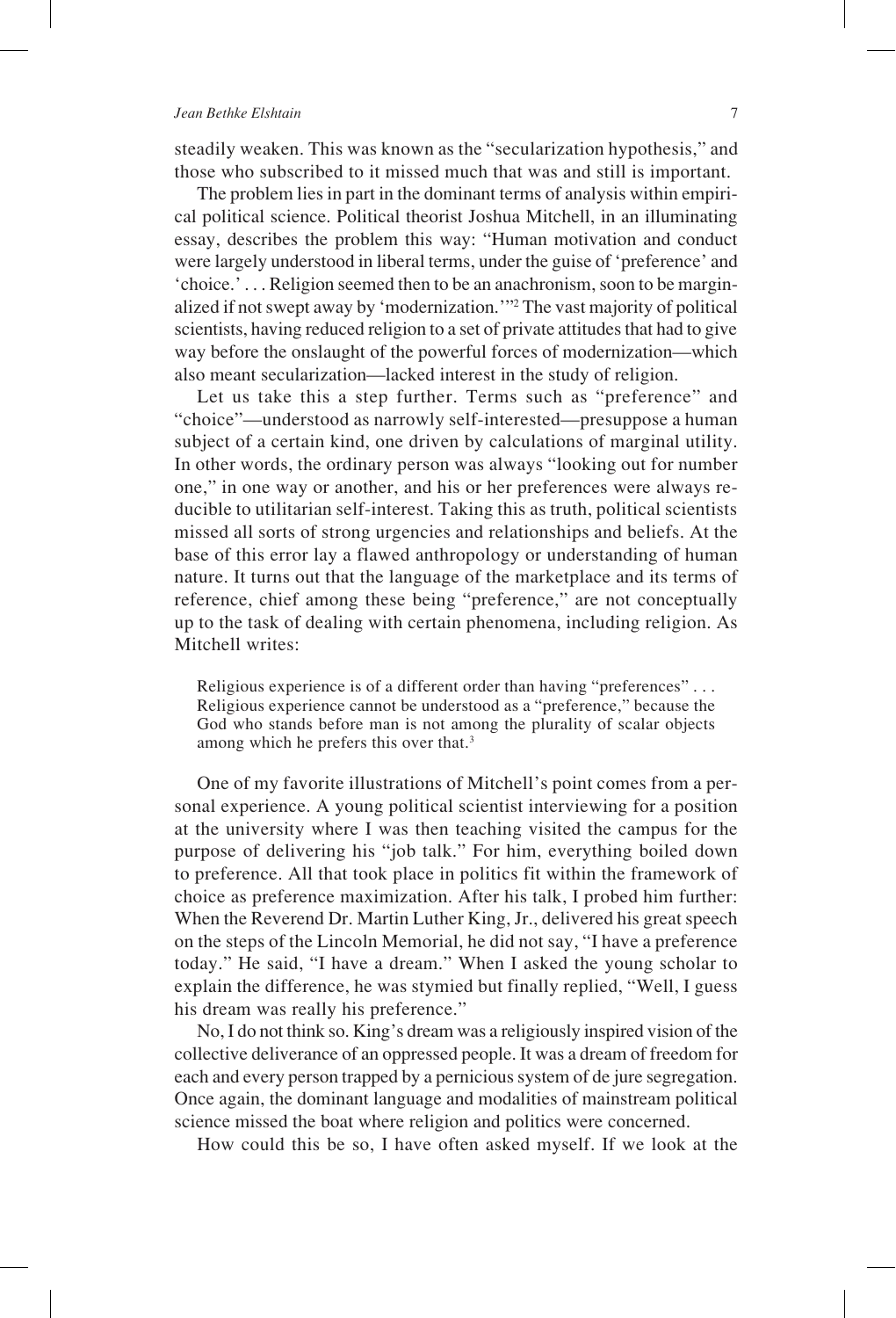saga of U.S. history, what do we see? We see that every major social movement in American history (until recent decades, perhaps) has been interlaced with religious language, inspiration, and enthusiasm: the American Revolution itself ("No King but King Jesus" was one of its rallying cries<sup>4</sup>); abolitionism; women's suffrage; many of the social reforms of the Progressive Era; labor organizing; the Social Gospel movement; and the civil rights movement, which was, after all, headed by the Southern Christian Leadership Conference. In the United States, religion has never been an exclusively "private" matter.

In part, no doubt, because of Alexis de Tocqueville's great work *Democracy in America,* the United States has long been regarded as a template for democracy that provides the standard against which all other democratic possibilities are assessed. Nonetheless, today many rather disgruntled analysts who acknowledge the historic relationship between religion and democracy in the United States find this to be a troubling element in U.S. democratic life, one that inevitably will be superseded by the triumph of secularism. Thus they proclaim that West European democracies, now regarded as post-Christian, offer a sleek, up-to-date version of a system in which religion is more or less invisible—much as its presence has not been "seen" by U.S. political scientists for decades.

#### **The Secularist Challenge**

What at times appears to be a rather arcane academic debate about secularism versus faith has serious consequences for the future of democracy worldwide and, if we are to believe many astute observers, for the future of Western democracy itself. Let us briefly take the measure of the academic debate. During the past few years, we have been treated to a spate of work blaming religion for every evil under the sun while conveniently ignoring that the greatest horrors of the twentieth century—the bloodiest of all centuries—were fueled by two antireligious totalitarian regimes, Nazi Germany and the officially atheistic Soviet empire. Nonetheless, many continue to insist that every religious believer—whether a liberal, mainline Protestant in the United States or a radical Taliban hiding out in the caves of Pakistan—is a lurking theocrat lying in wait and scheming to impose an official theocratic order. Such an assertion strains credulity, and it becomes even more implausible as one examines the matter closely.

Princeton scholar Jeffrey Stout, in an essay on "The Folly of Secularism," notes that secularists insist that "striving to minimize the influence of religion on politics is essential to the defense of democracy."5 What is a secularist? A secularist in the U.S. context is someone who wants to go beyond the separation of church and state and to effect a thoroughgoing separation of religion and politics at the level of civil society. Although this has never been the way of democracy in the United States, the secularists claim that the country needs such a system lest it fall prey to the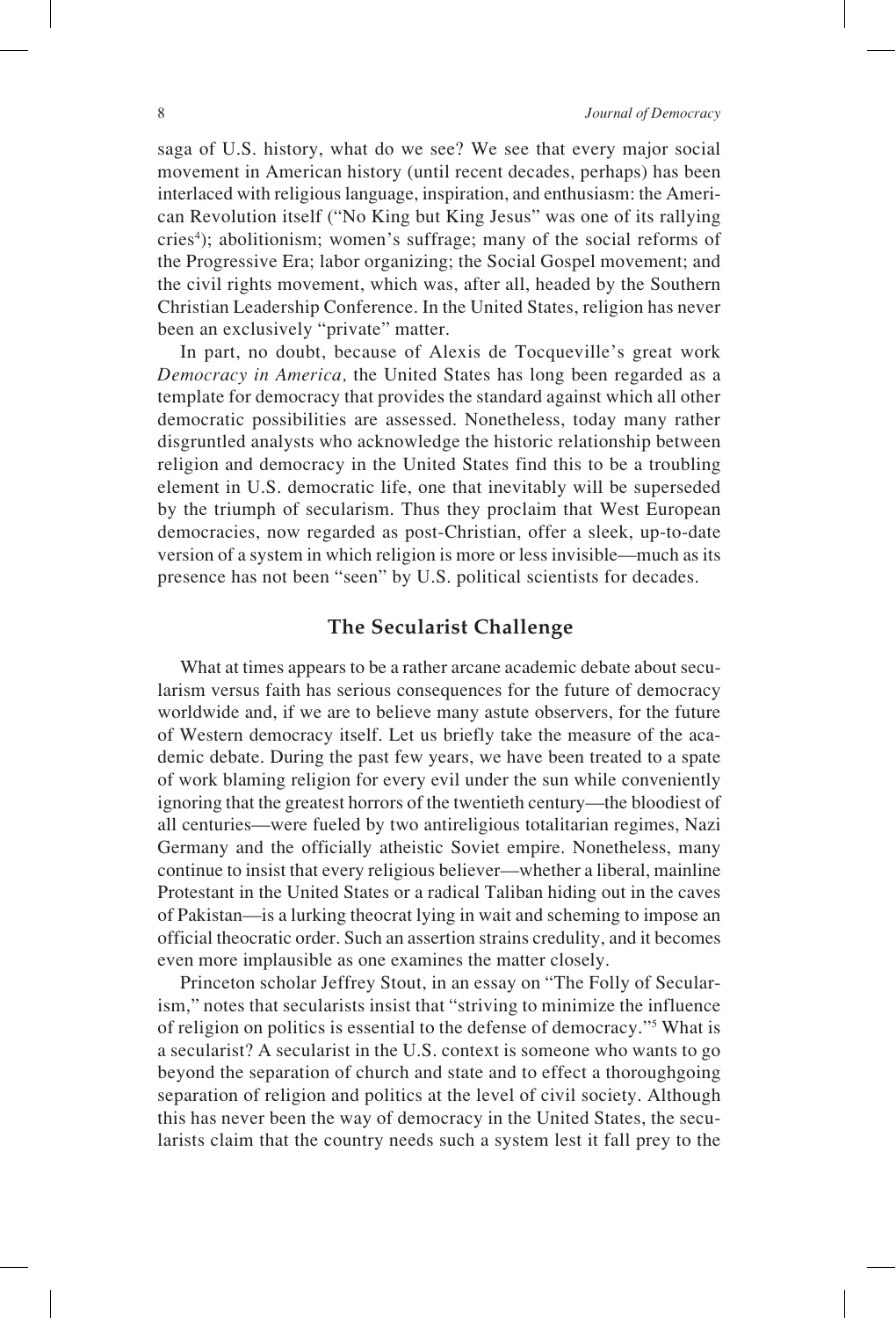dark and menacing religious forces that they contend are poised to stage a theocratic coup. This is fanciful, of course, but such arguments have gained traction inside the U.S. academy.

The late philosopher Richard Rorty, a subscriber to this type of thinking, went so far as to proclaim that atheists make better citizens. Not surprisingly, he was hard pressed to back this assertion with empirical data. After all, so many of the great public figures in U.S. history were either deeply religious or kindly disposed toward religion. To the secularists, however, relegating religion solely to the private sphere—it must never show its face in public—is the *sine qua non* of democracy, evidence to the contrary notwithstanding. And the body of evidence is vast. Stout writes,

Abolitionism was born in the revival tents of the Second Great Awakening. . . . The struggle for women's suffrage was another product of the Second Great Awakening. The labor movement was rooted in the Social Gospel. During the Civil Rights movement, there was only one Martin Luther King Jr., but there were thousands of ministers mobilizing their churches in support of civil rights.<sup>6</sup>

Stout also notes the profoundly important roles played by Lutheran churches in East Germany and the Catholic Church in Poland in the triumph over Soviet domination and the transition to democracy. Adam Michnik (not Catholic himself), a key figure in the Workers' Defense Committee and Solidarity movement, declared "secularism . . . a dead end for Poland."7 Why is this important? It is important for the United States because excising religion from public life would gut U.S. civil society, where churches and synagogues and, more recently, mosques have done and continue to do nearly all the heavy lifting, so to speak.

In an international context, the issue of religion in public life acquires even greater exigency. For example, both France and Turkey (which modeled itself on France) officially mandate *laïcité*, and this is proving deeply problematic for faithful Muslims—not theocrats but ordinary Muslims who do not want to remove the signs and symbols of their faith from public sight; hence the controversy over Muslim schoolgirls wearing the characteristic headscarf *(hijab)* to school. In France, with the headscarf banned in public schools, many Muslim schoolchildren have enrolled in private institutions. In fact, an estimated "10 percent of the two million students in Catholic schools" are now Muslim.

The quiet migration of Muslims to private Catholic schools highlights how hard it has become for state schools, long France's tool for integration, to keep their promise of equal opportunity. . . . The shift from these schools is another indication of the challenge facing the strict form of secularism known as "*la¦cité*."8

*Laïcité* is, in fact, a sort of state-enforced civic religion, and quite a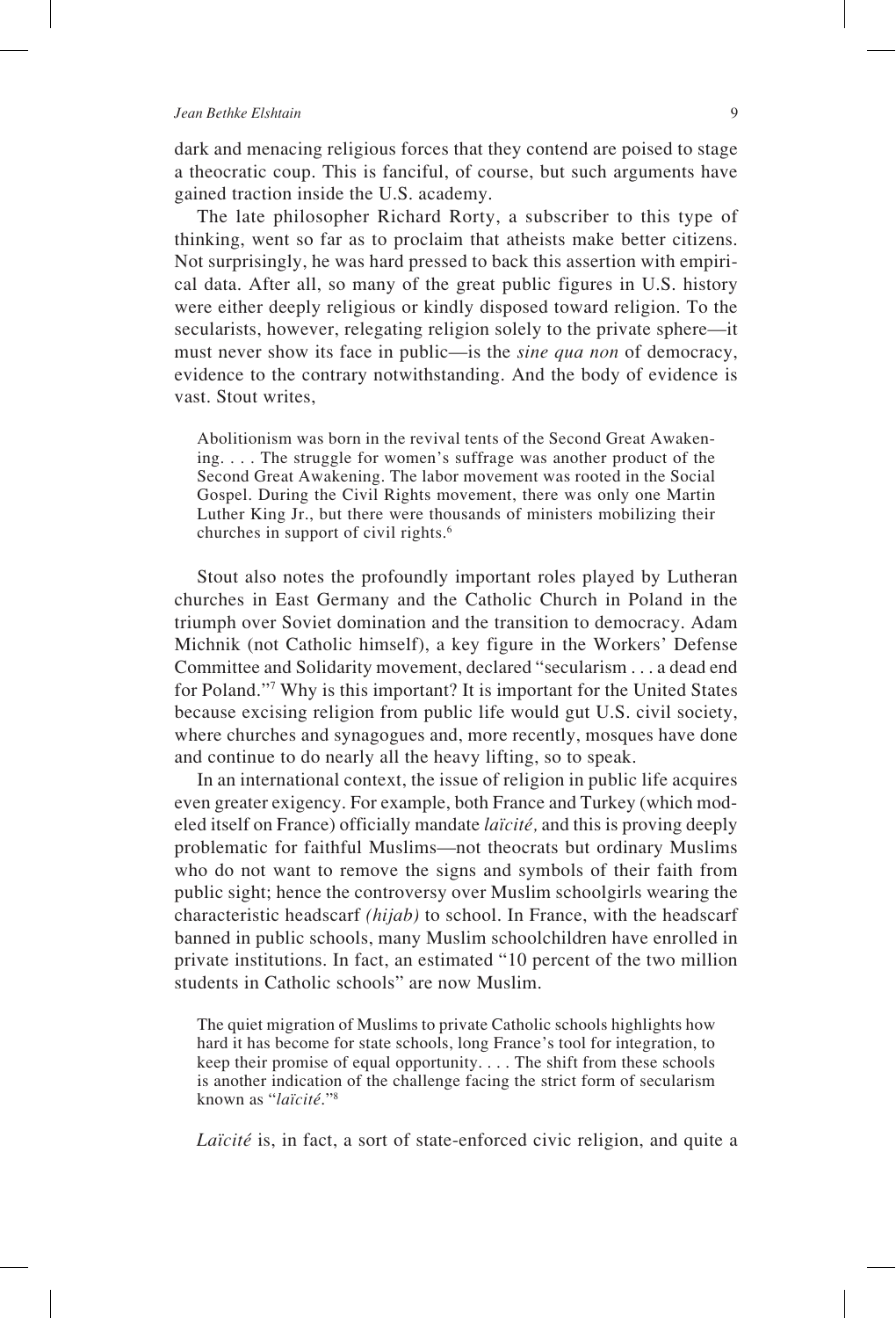narrow and stringent one at that. The inflexibility of this secular "faith" actually makes it more difficult to integrate Muslim immigrants into the French democratic system, as Muslims there believe that their own faith is unwelcome and under assault.

I mention all this because, over the course of multiyear discussions with a group of Muslim Arab intellectuals, it became clear to me as well as the other U.S. interlocutors that our conversation partners, at least initially, saw the only options for the Muslim world as being Islamic fundamentalism or a strict *laïcité*-type secularism.<sup>9</sup> It took the U.S. participants some time to realize that the harshness of these options stemmed from our Arab Muslim partners equating a secular state with severe secularism at the civil society level—and this they found unacceptable. (Although several had at some point in the past subscribed to a Marxist-inspired hard secularism, they had since come to recognize that this approach lacked viability in the Muslim world.)

A breakthrough occurred when my U.S. colleagues and I were able to make clear to our Arab friends that, as the American model demonstrates, a secular state should not be equated with a secularized civil society scrubbed clean of religion. This surely helps to account for why and how the integration of Muslim immigrants into their new society has proceeded more smoothly in the United States than in the far more secularized societies of the West European democracies. Indeed, only by loosening severe restrictions on the public expression of religion will democracy become more attractive to moderate Muslims.

One might sum up the matter in this way: Out of the French Revolution came forth a monological form of democracy and sovereignty that underwrote the system of *laïcité*. In the United States, by contrast, a dialogical system emerged that combined a secular state with a democratic civil society that was both inspired by and infused with religion, and in which religion and politics intermingled in all sorts of ways. The future of democracy in the Muslim world will likely display similarly diverging patterns, but with the emphases somewhat reversed: What emerges will be either a monological fundamentalist Muslim state and society dominated by a stringent form of *shari'a* law or a nontheocratic dialogical state characterized by a civil society in which *shura* (consultation) between religion and politics is practiced. I am not trying to shoehorn Islam into a U.S. Christian-inspired model; rather, this appears to be the considered view of a number of sophisticated observers who focus on Islam and democracy.

#### **Islam's Democratic Prospects**

Because the case of Islam invariably arises—erupts might be a better term for it—whenever the subject at hand is religion and democracy, it is necessary to consider briefly the democratic possibilities for the Muslim world. Although I cannot claim expertise in this area, I can claim intense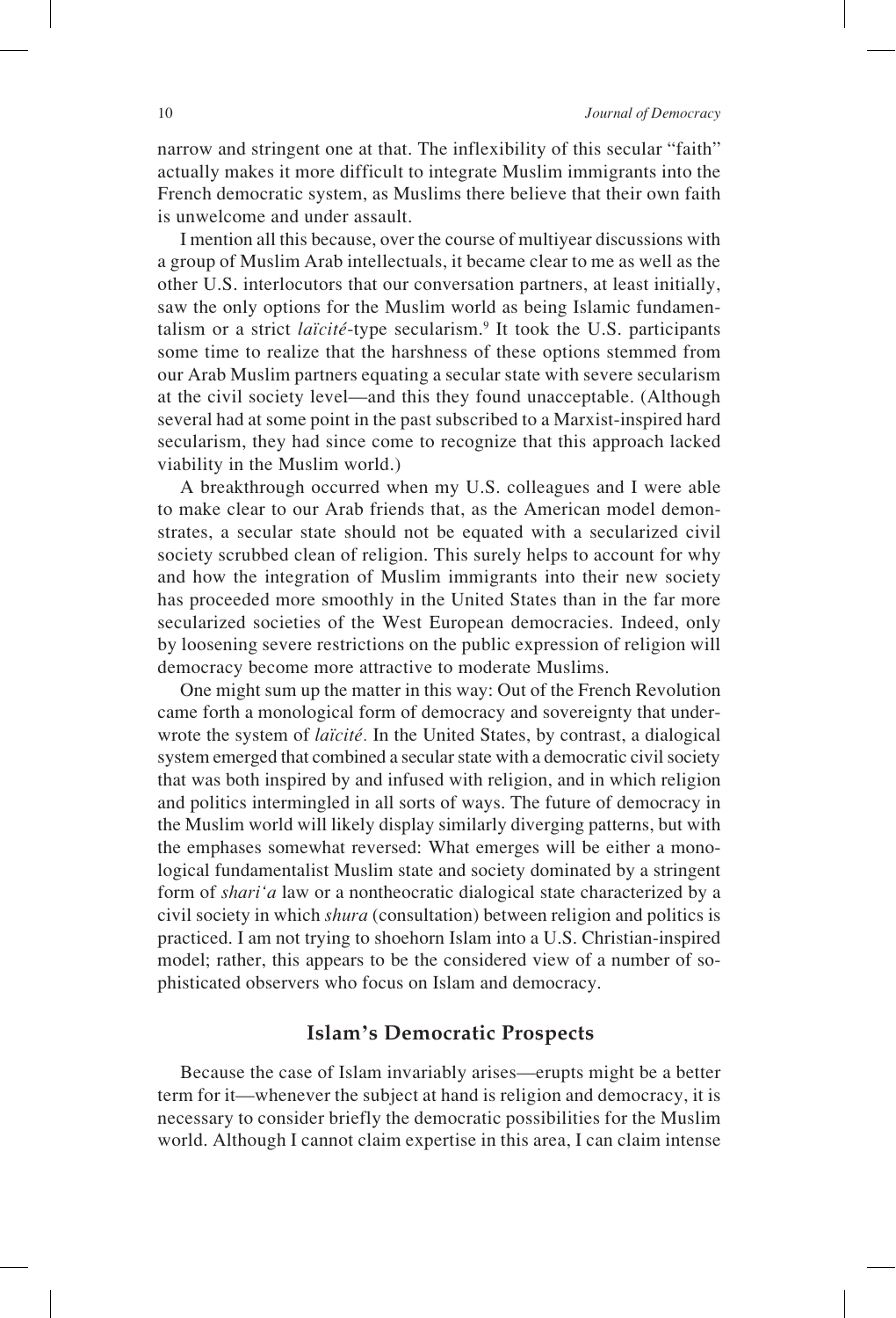interest. I am also able to draw upon my years of experience in dialogue with intellectuals from the Arab Muslim world.

The empirical data are sobering: There is clearly a democratic deficit in the world's Muslim-majority countries. That said, there is also tremendous political ferment. Much of it revolves around the question of democratic possibilities and how the Muslim faith can fit within them. There is no consensus on the future outlook for democracy in the Muslim world. A scan of the ever-growing mountain of literature on this topic shows that views are divided roughly along three lines: the *optimistic,* the *hopeful,*  and the *dubious* or *disillusioned.*

Those who belong to the optimistic group claim that:

Classical, medieval, and modern Islamic thought, whether jurisprudence, theology, philosophy, or other disciplines of Islamic knowledge, contain[s] concepts comparable to modern Western doctrines of democracy, pluralism, and human rights. While originally inspired by the law of natural rights, these doctrines are Islamicly based on textual authorities that derived from the Qur'an and the Sunna, and that lend themselves to arguments favoring democratic forms of government, pluralistic societies, and guarantees of human rights.<sup>10</sup>

Optimists minimize the difficulties—the roadblocks to democracy by arguing that the divine texts can be interpreted to offer a clear path toward combining the "absoluteness of divine governance" with "the divine legitimacy of human *shura*," and that "the honest observance of the former requires adherence to the latter. Modern interpretations of *shura* normally absorb democracy within a religious context."11 The optimist finds ordinary Muslims clamoring for human rights and democracy, and avers that there are Koranic arguments which support this view. To this way of thinking, it follows that moderate Muslims will adopt "liberal democracy in an Islamic fashion," while radicals will "[adopt] popular democracy in an authoritarian fashion," but the edge is given to the moderates.<sup>12</sup>

Egyptian human-rights activist and 2006 Lipset lecturer Saad Eddin Ibrahim sees democratic imperatives emerging from the use of mosques as public spaces within which challenges can be mounted against authoritarian regimes—although, as his own life and career tell us, democrats must sometimes pay a heavy price, as they are often subject to state repression and crackdowns. Ibrahim, too, identifies *shura* as the basis for "principles of rotation in public office via competitive elections and respect for basic rights and freedoms."13

Let us now turn to the next category: the hopeful. In contrast to the optimists, the hopeful recognize that the transition to democracy in Muslim-majority countries will be rough, as the commingling of Islam in its several varieties with democracy is by no means inevitable and certainly no simple matter. The hopeful point out that during the twentieth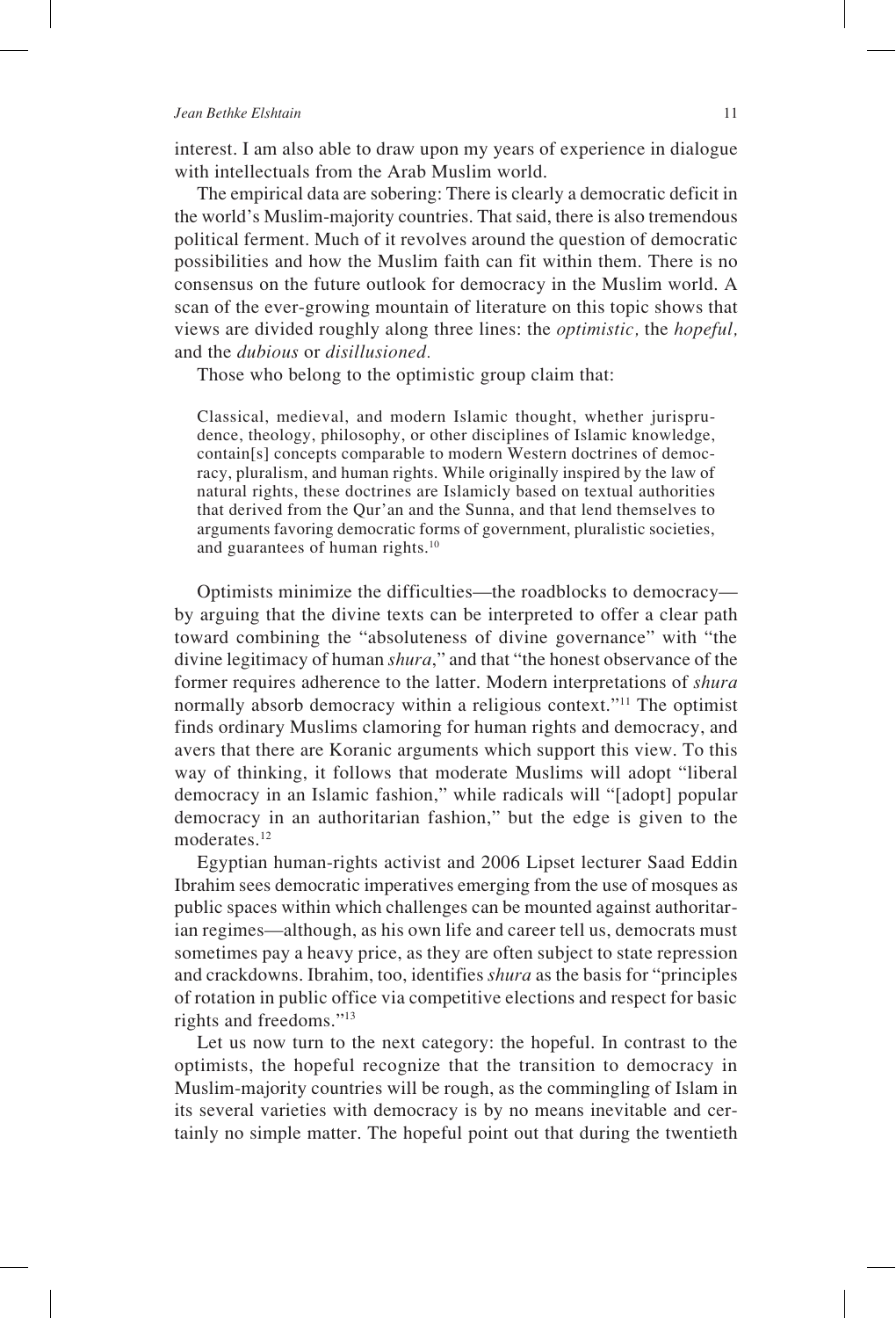century there were prominent lines of thought advocating principles of strict secularism—hence, the *la¦cité* order of modern Turkey, established in Article 2 of the Turkish Constitution of 1921—and others that insisted on Islamic law as the basis of all political and social life. Somewhere between these two poles the hopeful stake their claims. They are well

*One must distinguish the type of secularization that has proceeded all over the world as part of modernity from the secularization that requires setting religion apart in a private and hidden realm.*

aware of the many internal disagreements concerning basic Islamic ideas, including how to interpret the Koran itself: Does it allow for pluralism and diversity? Can consultation be the basis for democratic accountability? The hopeful believe that any system that is un-Koranic will never succeed. Thus the advocacy of democracy must be tethered to foundational Islamic traditions and texts.

Abdou Filali-Ansary, one of the hopeful, rejects the widely-held view of "Muslim exceptionalism," which holds that because Muslim societies

are already in possession of a "blueprint" for the social order lodged in Islamic law, these societies are extremely difficult to penetrate and imbue with new ideas and possibilities. The Muslim-exceptionalism argument claims that Muslim history has "acquired such a strong grip" that it will block progress of all sorts, including political transformation. Filali-Ansary calls this a "tenacious misunderstanding" that stymies our ability to distinguish between, among other things, secularism and democracy.14

In much of the Muslim world, secularism is equated with atheism and, as such, is unacceptable to ordinary Muslims. Here it becomes necessary to distinguish between the type of secularization that has proceeded apace all over the world as part and parcel of modernity from the secularization that requires setting religion apart in a private and hidden realm. In the minds of the hopeful, once the various misunderstandings are clarified, and the "strict identification between Islam and *shari'a*-bound systems" is ruled out, democracy becomes a lively possibility.15

Bernard Lewis, the distinguished scholar of the Islamic world, should be counted among the cautiously hopeful. Noting that the historic record is not encouraging, Lewis nonetheless finds some religiously derived concepts useful for the purposes of democratic transition, although he also observes that there is "no word in Arabic, Persian, or Turkish for 'citizen'"—one who participates in the "public thing," the *civitas* or *polis*. 16 Looking around the present-day Muslim Middle East is a sobering exercise, to be sure, with its mixture of autocracies, fascist-style dictatorships (such as the late and unlamented regime of Saddam Hussein), and radical Islamic regimes. None of these outcomes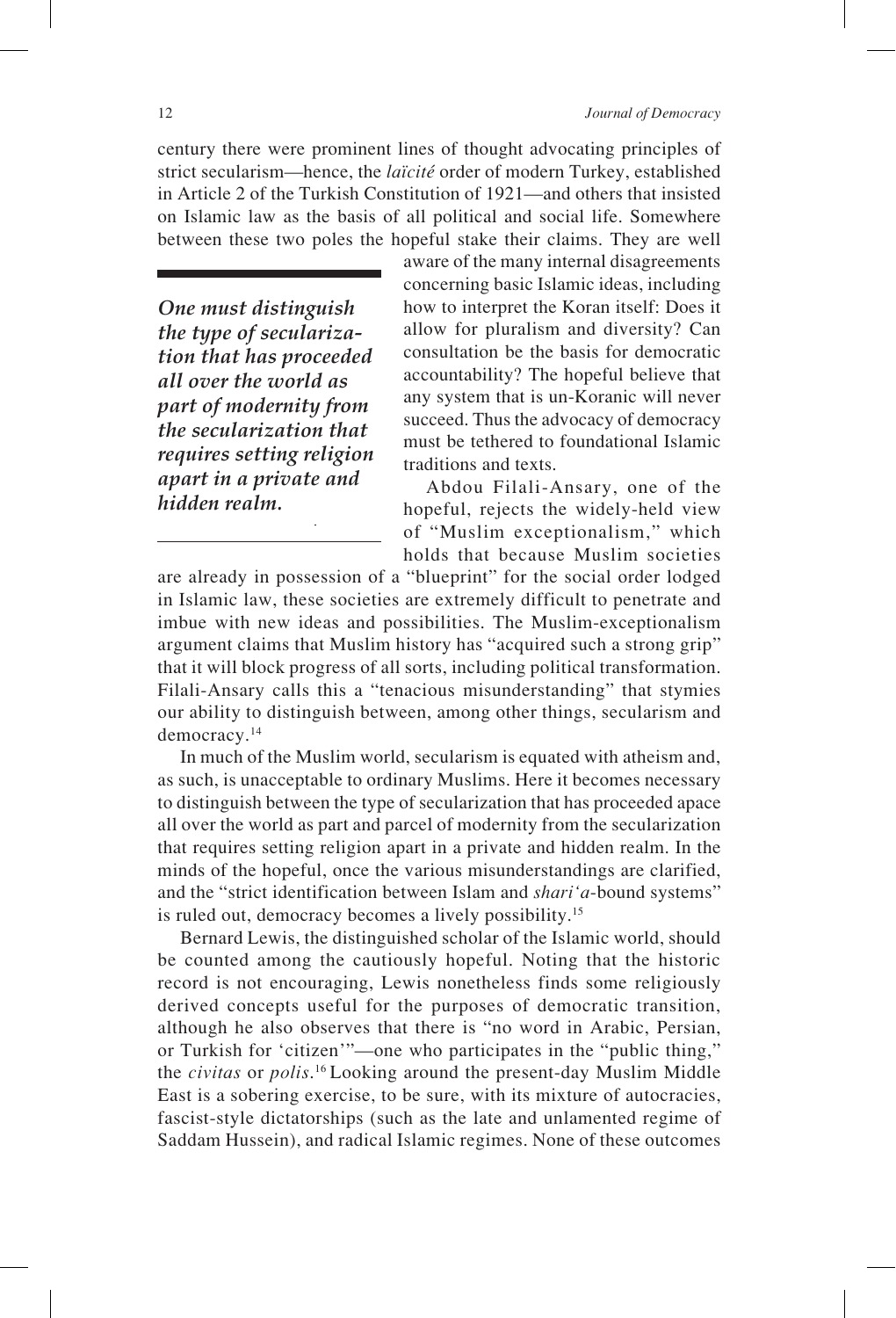is foreordained, however. Most important, Islam is no monolith, and for Western observers of religion and democracy to treat it as such does it an enormous disservice.

One final voice among the hopeful is that of Abdelwahab El-Affendi, who writes that the absence of democracy in most Muslim countries is dismaying. He adds that:

[i]t goes without saying that Islamic teachings, traditionally understood, conflict with aspects of Western liberalism, but that does not in itself mean that they are an obstacle to democracy. Any set of religious beliefs . . . could be compatible with democracy (understood as consensual popular rule) if they are shared by all members of the community. On the other hand, differing and incompatible versions of beliefs would make democratic consensus difficult, regardless of their content.17

I will address below whether or not consensual popular rule is both a necessary and a sufficient definition of democracy. El-Affendi's overall point, however, is that it is unfortunate that the most prominent and notorious Muslim voices of the twentieth century were those that drew on religious arguments *against* democracy rather than the other way around. That a religious case for democracy can be mounted within Islam is, for El-Affendi, an essential item of faith.

Now to the third category—the despairing or dubious—of which there are two types: those who lament their own deep doubts about democracy's future within Islam, and those who celebrate what they take to be the antithetical nature of Islam and democracy, which is considered to encompass modernization, liberalism, and a host of other sins. Ladan and Roya Boroumand observe the way in which a

religious vocabulary hides violent Islamism's true nature as a modern totalitarian challenge to both traditional Islam and modern democracy. If terrorism is truly as close to the core of Islamic belief as both the Islamists and many of their enemies claim, why does international Islamist terrorism date only to 1979?18

The Boroumand sisters, who are rather despairing of the present situation in the Muslim world, dissect the claims of radical Islamists—those who rejoice in the incompatibility of Islam and democracy—ultimately branding them fraudulent and finding that terrorist practices are modern tactics at odds with the historic Islamic tradition of political ethics.

Their position dovetails with that of Francis Fukuyama who, in his 2005 Lipset Lecture, described militant Islamism, especially in Europe, as "a manifestation of modern identity politics" rather than an assertion of traditional Muslim culture.19 In a complex and illuminating discussion, Fukuyama unpacked the stresses and strains attendant upon shifting from a territorially bound Muslim identity to one that is uprooted and exiled in the West. The failure on the part of Western Europe to integrate these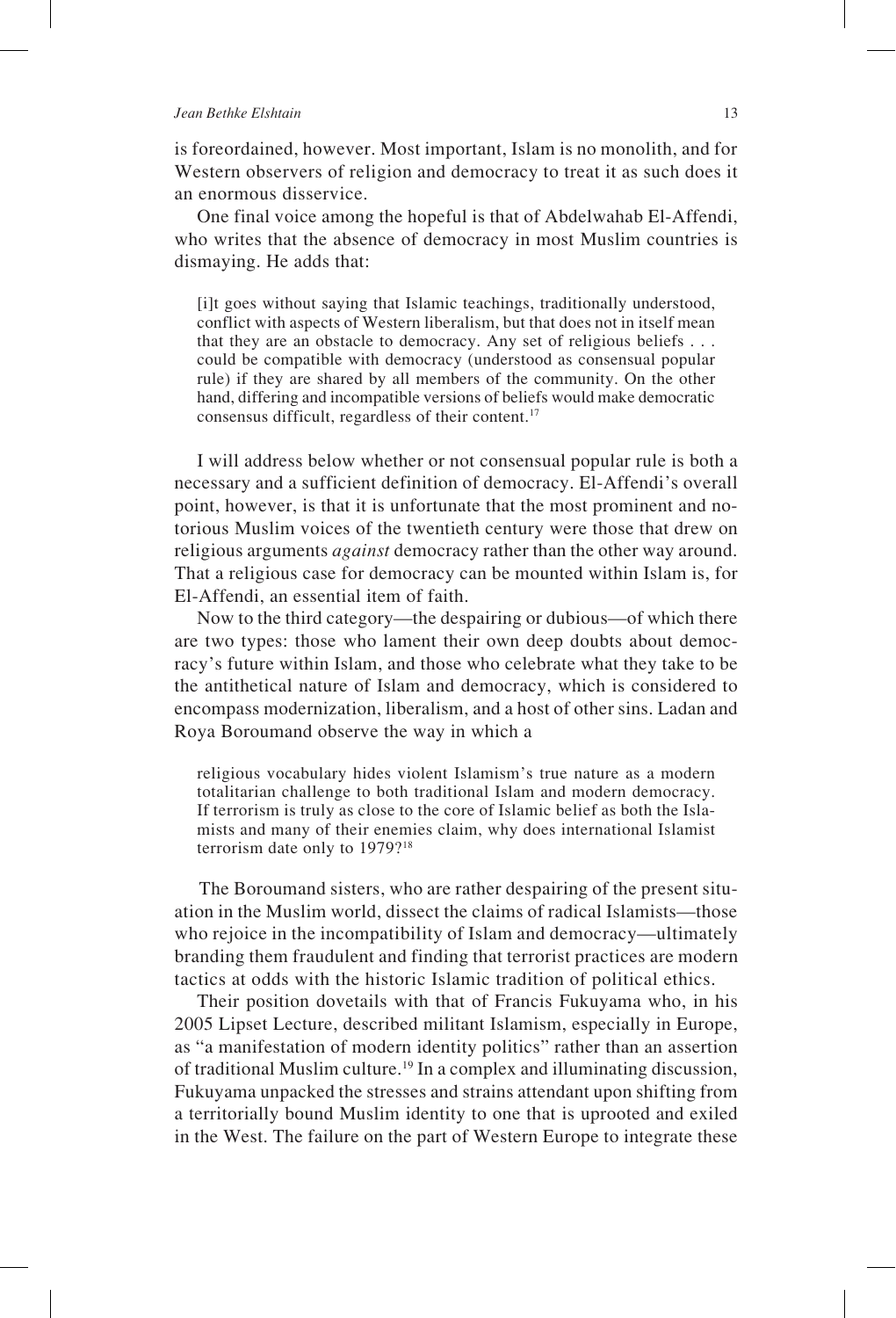Muslim immigrants is, for Fukuyama, a ticking time bomb that has already exploded in repeated acts of terrorist violence.

Can Western liberalism incorporate "Muslim difference"? This is an open and contested question, and its answer hinges on the extent to which devout Muslims are prepared to let go of the full public enactment of religious faith (especially in regard to group rights and exemptions) in a religiously pluralistic society. The relinquishment demanded in Europe is more severe than in the United States. It is unsurprising, then, that the tensions across that continent have been so much worse.

To sum up, the optimists paint too sunny a picture of how Islam and liberalism can come together; the hopeful believe that in the long run a rapprochement between Islam and democracy is not only possible but likely, although they anticipate conflict along the way; and the despairing and the dubious, given the historical intransigence of certain features of Islam, see nearly insuperable barriers to the achievement of constitutional democracy in most of the Islamic world, if democracy is understood in a robust sense. Some in this last camp lament the gloomy outlook, while others are cheerleaders for separating Islam from democracy, which they equate with Western godlessness and decadence.

#### **What Makes Democracy?**

There is one more topic that we need to address—namely, what sort of "democracy" do we have in mind when raising the questions of the relationship between religion and democracy. If we were to ask people the first thing that comes to mind when they hear the term "democracy," the overwhelming majority would likely say "the vote." As I finished writing this lecture on Election Day 2008 in my own country, the United States, I was deeply moved by the scenes of citizens waiting patiently for hours in long lines in order to exercise their right to vote. My thoughts also turned to the first election in post-Saddam Iraq, and the stunning images of men and women who, after braving intimidation and the risk of death, proudly displayed their purple fingers to show that they had voted.

One particular newspaper photograph from that day still stays with me: an infirm and elderly mother being carried in the arms of one of her sons to the polling station. The two had traveled for hours that way so that they could cast the first votes of their lives. Only the cold-hearted could be impervious to such sights. And yet I would argue that the vote, although necessary, is not sufficient if one's vision is of a "thick" democracy. Without additional features of democratic civic life, popular suffrage and the nonviolent turnover of those who govern constitute merely a "thin" democracy.

In a thin democracy, one expects to find the vote, regular alternation of power, and at least minimal civic decency. That is, even in a democracy that is thin, a regime cannot egregiously and methodically violate fundamental human rights. It cannot, for example, systematically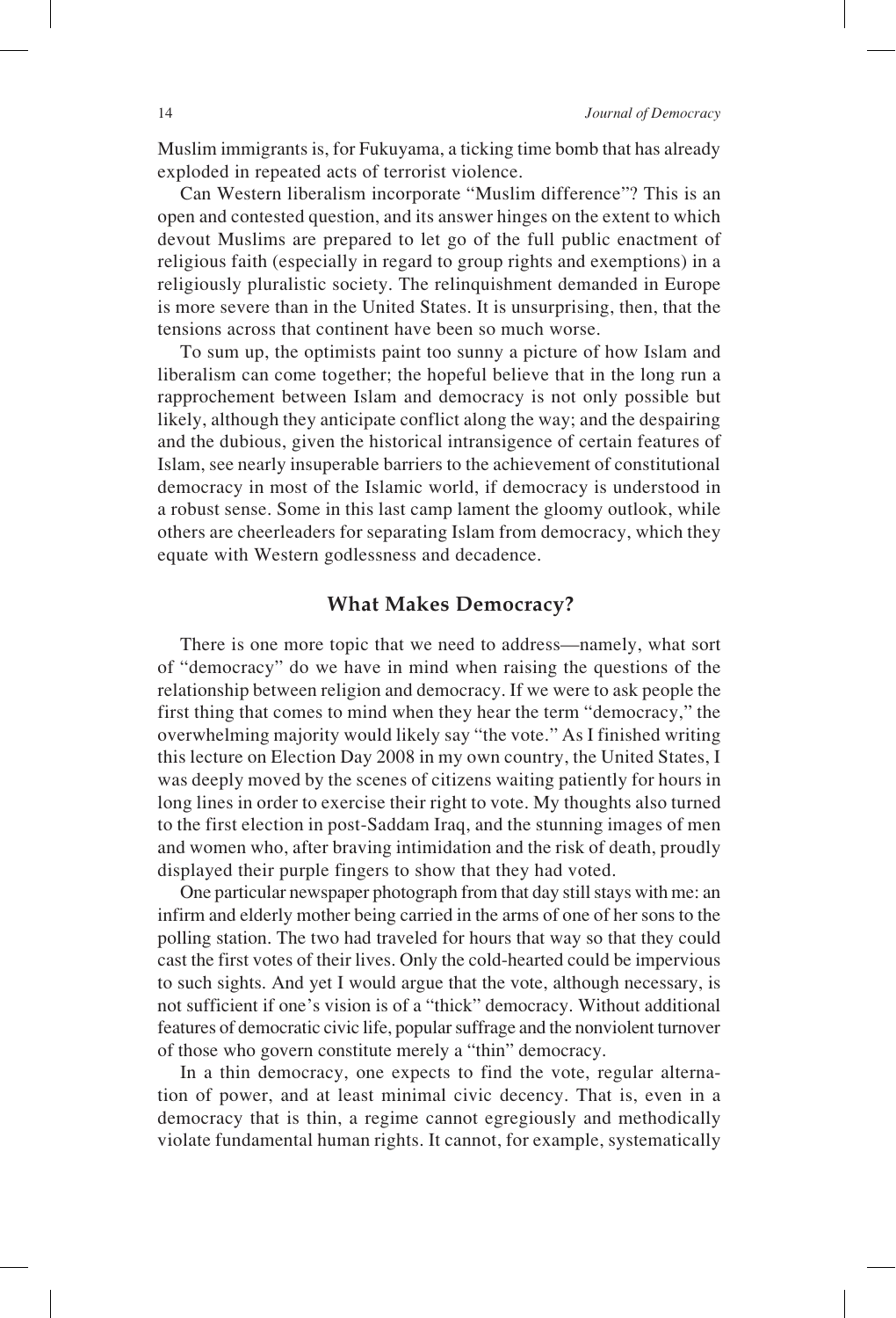"disappear" people or jail political opponents or murder those belonging to minority ethnic groups. Alas, there have been a number of popularly elected governments—I am loath even to call them democracies—that

*The secularization hypothesis has failed, and failed spectacularly. We must now find a new paradigm that will help us to understand the complexities of the relationship between religion and democracy.* 

have engaged in all manner of repressive behavior. A good example would be the so-called plebiscitary systems under which the powerful are perpetually returned to power because elections are not genuinely competitive. Does such a system qualify even as thin democracy? Given the absence of genuinely competitive elections and alternation of power, the answer must be "no."

Many analysts who are buoyant about democratic prospects in Muslim-majority societies cite *shura,* or consultation, as a way to achieve and maintain consensus. They see this as the very essence of de-

mocracy. Consultation is certainly a good thing, but no democracy can or should be expected to attain consensus and then to sustain it without tremendous contestation and divisiveness along the way. Thick democracy provides for pluralism, allowing for minority rights and inclusion in a way that repressive or plebiscitary "democracies" do not.

How does religious belief fit in to this picture? In a thin democracy that stresses the formal requisites of the system without articulating the features of a democratic civil society, it is not easy to discern the roles played by religious beliefs and institutions. In a thin Muslim democracy, of course, one assumes that certain concepts and categories drawn from Islam will inform these formal practices. Indeed, one can readily imagine a regime that bows to the need for elections to validate itself and then goes on to ignore religion systematically or even attempts to repress what it considers dangerous manifestations of it. Saudi Arabia is a case in point. There we find strict enforcement of the Wahhabist version of Islam, which brooks no religious tolerance or diversity. Thus neither a synagogue nor a church is allowed on the kingdom's soil, and there is precious little tolerance for Muslims voicing critical views and opposition.

How does thick democracy differ from this picture? A thick democracy requires the vote and a genuinely competitive series of election cycles; a pluralistic civil society, meaning a civil society within which religion engages in all aspects of civil life; and the full panoply of human rights, especially negative rights or immunity rights that curb arbitrary state power. Behind a thick democracy lies respect for the dignity of the human person and the promise that government will not violate that respect.

That said, thin democracy is better than no democracy at all, because once people begin to participate they often begin to question why they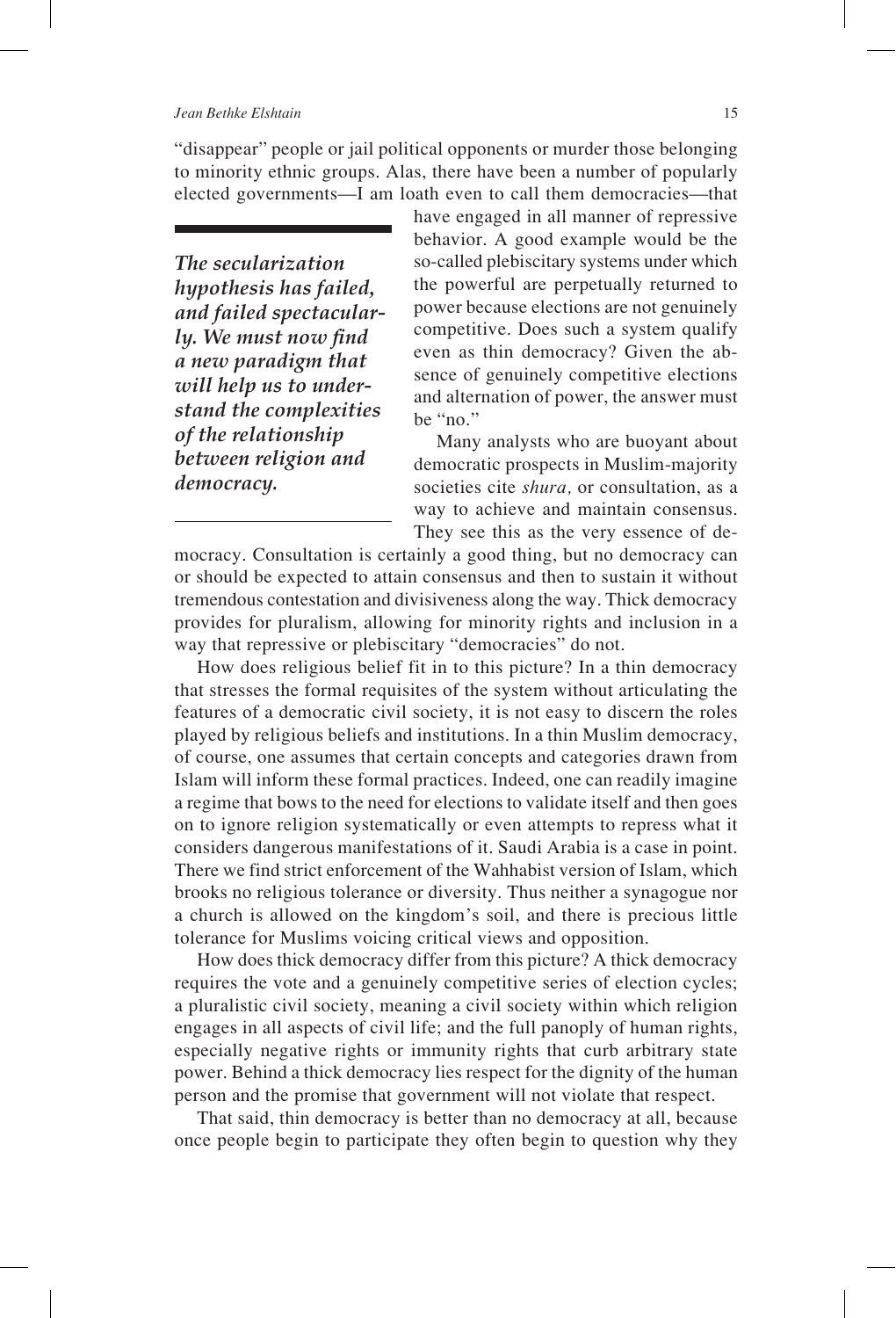cannot participate further. If thin democracy can be seen as a step in the transition toward thicker democracy, it is all to the good. In a thick democracy, we can expect the religious convictions of citizens to play a role in how they think and act politically, and this is not to be lamented so long as those thus thinking and acting abide by the democratic "rules of the game."

The African American spiritual "Oh Freedom" speaks to the aspiration of a people for its collective emancipation from bondage:

Oh freedom! Oh freedom! Oh freedom over me! And before I'd be a slave I'd be buried in my grave And go home to my Lord and be free.

It is an aspiration as old as the story of Exodus and the deliverance of the people of Israel. Any account of the rise of African slaves to the status of proud African American citizens is incomplete absent the slaves' embrace of Christianity as a religion of both solace and liberation.

To be sure, those of us who find entirely acceptable a strong public role for religion in the democratic public sphere must acknowledge that historically religion has at times underwritten intolerance and vindicated injustice. Thankfully, in the dominant religion of the West, there was a prophylactic internal to the faith that enabled, indeed required, it to criticize and halt its own worst excesses. Also, over time, we have seen religious orientations once considered antidemocratic—Roman Catholicism, for example—become the most enthusiastic defenders of human rights and democracy worldwide.

It remains to be seen whether this will one day be the story told of Islam. Certainly, Islam will chart its own course toward the accommodation of faith and democracy, perhaps finding (as many Muslim thinkers now are) grounds within Islam on which to condemn radicals and terrorists and, at the same time, to summon from the heart of their own tradition the resources with which they can build thick democracies. The secularization hypothesis has failed, and failed spectacularly. We must now find a new paradigm that will help us to understand the complexities of the relationship between religion and democracy.

#### NOTES

1. Seymour Martin Lipset, "Religion and American Values," in *The First New Nation* (New Brunswick, N.J.: Transaction, 2003), 169.

2. Joshua Mitchell, "Religion Is Not a Preference," *Journal of Politics* 69 (May 2007): 351.

3. Mitchell, "Religion Is Not a Preference," 352. When Mitchell uses the language of "choice" here, he means preferring one option over another on, as he indicates, a scale of